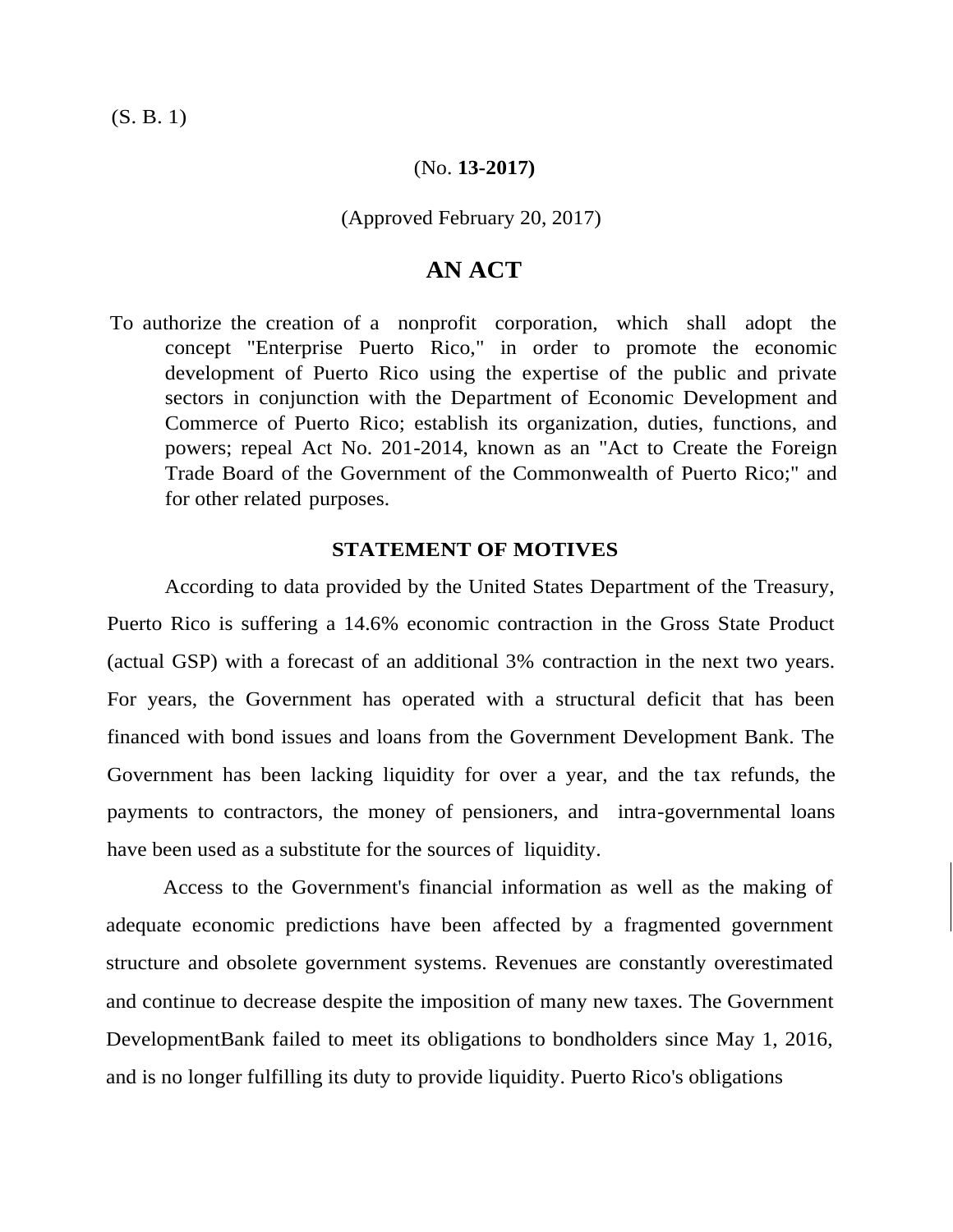portfolio amounts to \$66 billion and includes 18 different issuers whose financial situation is precarious. Debt servicing amounts to an average \$3.5 billion and uses more than one-fourth of the sources of income. Retirement systems are practically insolvent with a \$50 billion debt. The foregoing is worsened by a decrease in population caused by the emigration wave that began in 2006 and that is becoming one of the challenges to overcome on our path to recovery.

Taking into account this dismal state of affairs, it is time to leave behind the philosophy *of"me vale,"* [I couldn't care less] roll up our sleeves and work hard for the wellbeing of Puerto Rico. It is our duty to build a new Puerto Rico and to set in motion an administration that does not improvise on the implementation of public policy nor manages the Island's finances on a year-to-year basis, and begin to address the long-term imbalance between income and expenditures. Our commitment under the Plan for Puerto Rico is to address these situations responsibly and restore the Island's credibility. We must look into the future and anticipate the challenges ahead, rather than simply survive the next crisis. The heads and officials of the government components of Puerto Rico must concentrate on balancing income and expenditures, reducing the level of government intervention in Puerto Rico's economy, and creating a competitive business environment governed by good faith, so that investors as well as local and foreign business people may lead the way towards an economic recovery.

The policies of the past led the United States Congress to promulgate PROMESA, delegating to a Financial Oversight Board (FOB) the power to work with the Government of Puelio Rico to assist us in overcoming the crisis it is currently facing. Our commitment is to work hand in hand with the FOB to push Puerto Rico forward. Thus, on December 20<sup>th</sup>, 2016, the FOB requested to include among Puerto Rico's priorities, a plan and a commitment to implement significant changes directed to: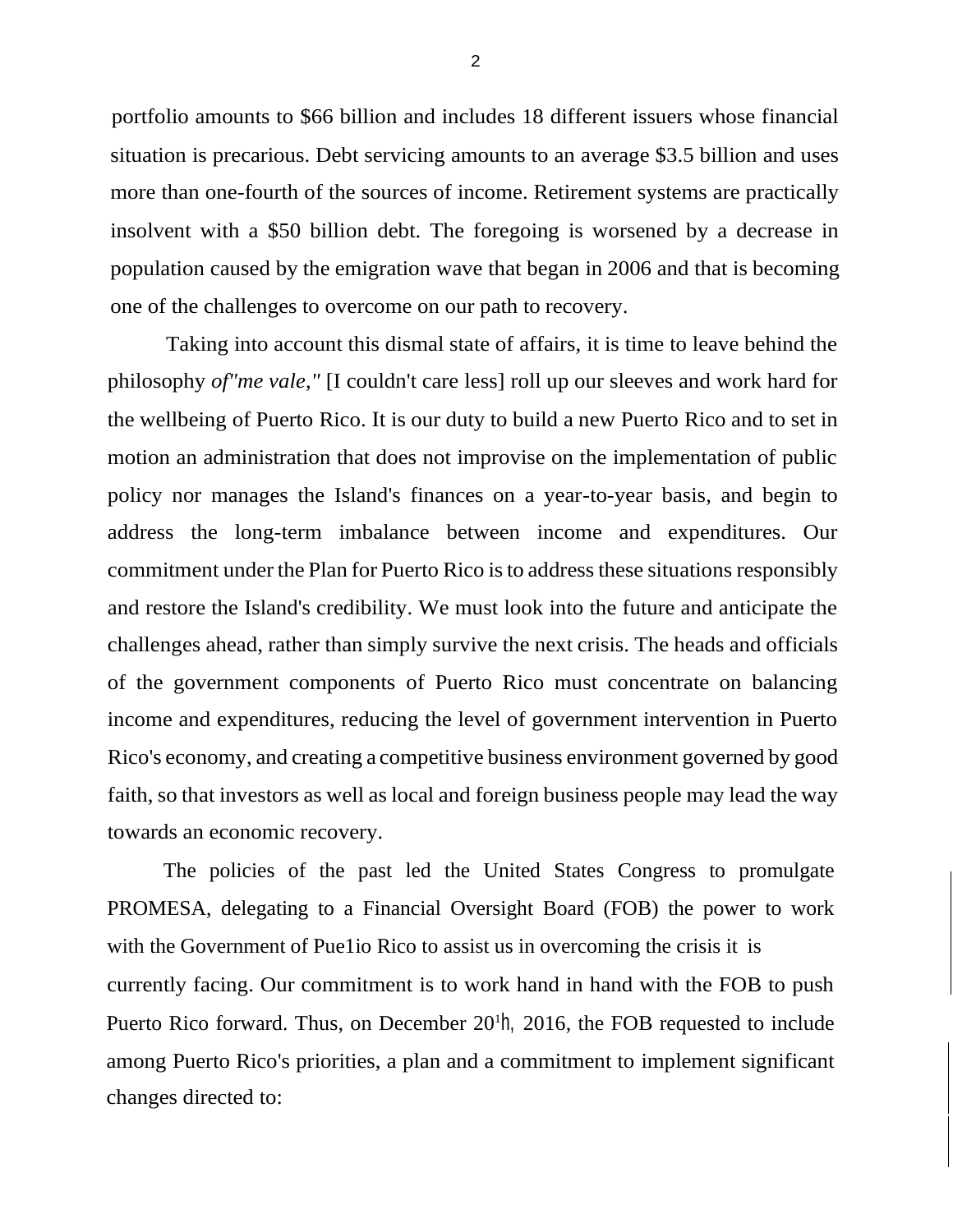- o Restoring economic growth and creating a more competitive economy. In the short-term, the labor market and social programs should be liberalized, energy costs should be lowered, taxation should be rationalized and optimized, and the permit process should be improved to promote investment.
- o Restructuring the Government to achieve balanced budgets, while preserving essential services for the People of Puerto Rico.
- o Restructuring the pension systems in accordance with PROMESA and reestablishing access to capital markets.

To do this, it is indispensable to establish unprecedented changes that shall make the Government more efficient and fiscally responsible. It is critical to promote a public policy that enables us to develop the economy of Puerto Rico and to act responsibly in the fiscal arena.

Since the 1970s, Puerto Rico's economic development has focused on promoting national and multinational industries through the granting of federal and local tax incentives. Ever since, Puetio Rico's economy began to deteriorate. Such decline became evident with the elimination of the federal tax incentives over which the Government of Puerto Rico had no control and which were at odds with the strengthening and development of new local businesses.

The deterioration of the Puerto Rican economy took a turn for the worse when the Gover ent incurred expenses that exceeded the income which, in turn, brought about more taxes and fees for local enterprises, as well as for all the People. Consequently, local economic activity declined. Since fiscal year 2007, there has been a fifteen percent (15%) economic contraction, with the exception of the year 2012. Since then, the Gross National Product has been in negative numbers.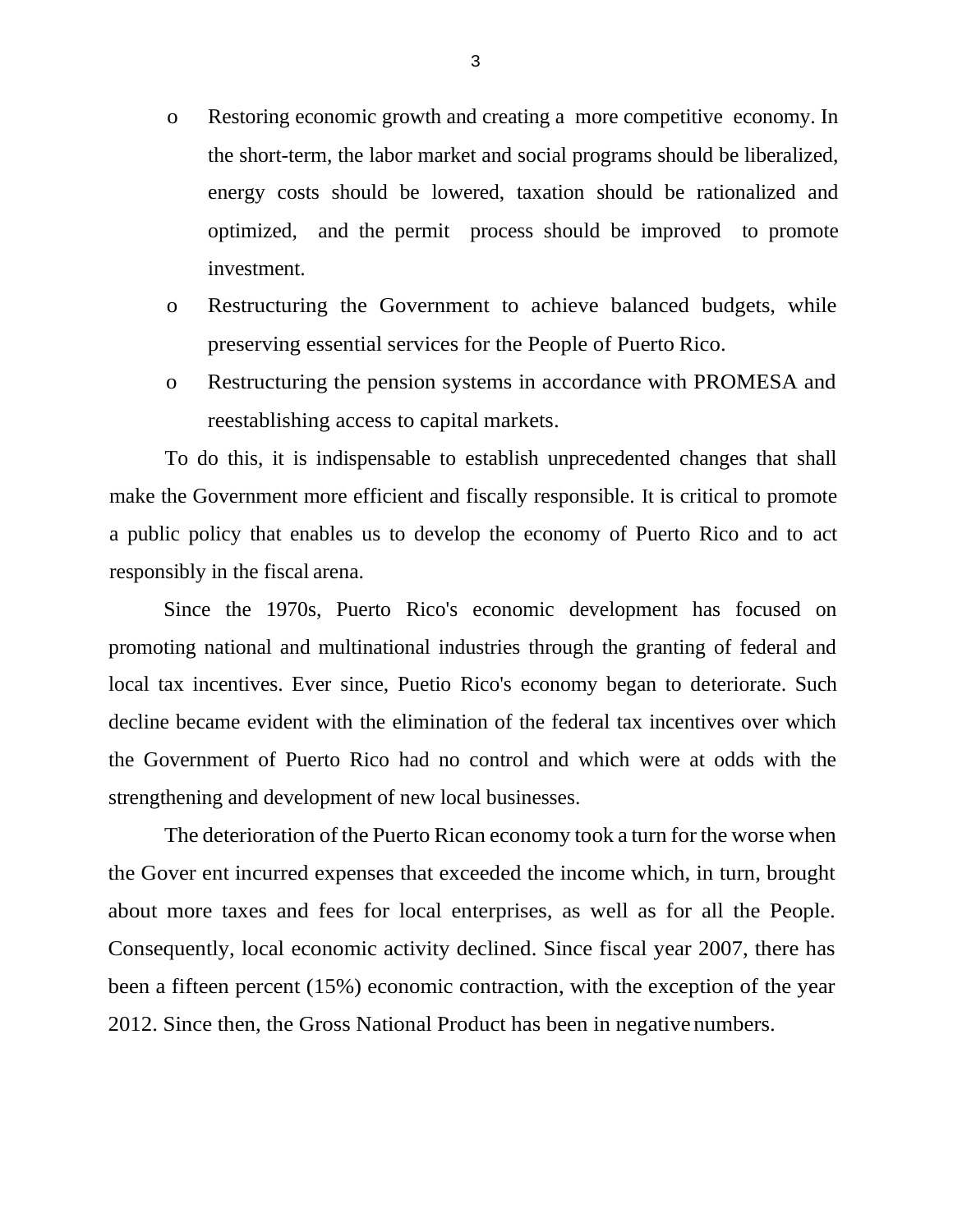The massive exodus in search for jobs, services, and quality of life has caused an alarming reduction in population. According to the Puerto Rico Community Survey of the United States Census Bureau, in 2015, nearly 89,000 people left the Island and moved to the continental USA. This drastic population movement has been caused largely by decisions involving highly politicized and inconsistent public policies and to our clinging to an obsolete economic development model.

We must urgently reverse the negative performance of our economy and get back on the road to prosperity. In order to achieve this, it is critical to bring about a paradigm shift in the manner in which we envision the functions of our public institutions and our economic development model. Precisely, the Plan for Puerto Rico endorsed by the People on November 8, 2016, includes measures to achieve fiscal responsibility and to develop the economy of our Island.

Puerto Rico faces the challenge of achieving high levels of competitiveness in order to reach the economic development goalsin a globalized and interconnected economy. According to the World Economic Forum 2016-2017 Global Competitiveness Report, competitiveness is defined as the set of institutions, policies, and factors that determine the level of productivity of an economy which, in turn, sets the level of prosperity that a country may achieve. Furthermore, this Rep01i alerts us about the global transformation called the Fourth Industrial Revolution. It is based on digital platforms and characterized by a convergence of technologies that blurs the lines between the physical, digital, and biological spheres. Due to this, each day it shall be more important to support the an-ival of new economic activity sectors through reforms that promote innovation.

Puerto Rico was not included in the last World Economic Forum Global Competitiveness Index due to the lack of diligence of the past Administration that failed to provide the data needed in order to be considered. However, the Index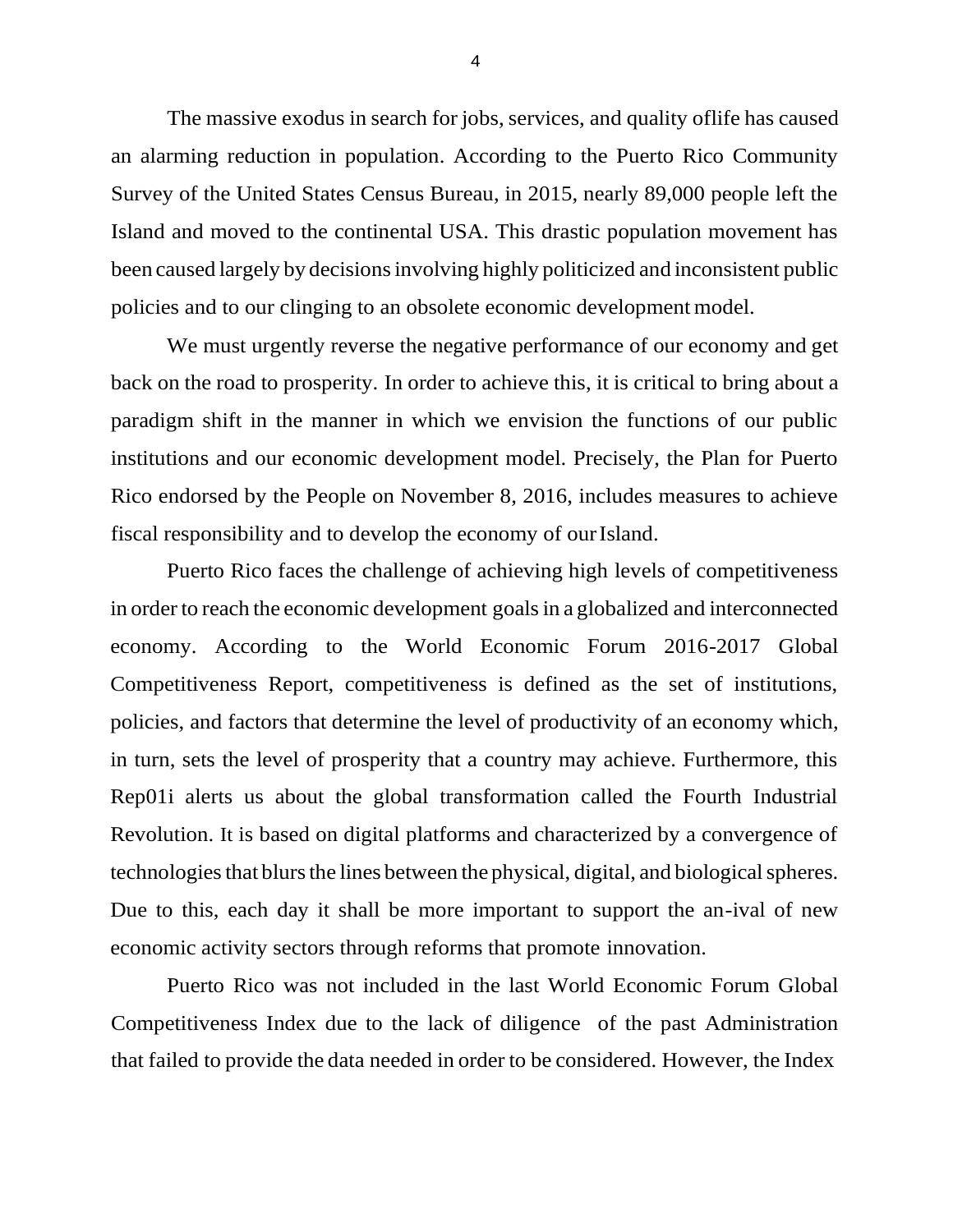c01Tesponding to the 2014-2015 Rep01i mentions the inefficiency of government bureaucracy and the instability of policies among the most problematic factors for doing business in Pue1io Rico.

This Government is committed to eliminating all obstacles in order for Puerto Rico to be able to favorably compete with other jurisdictions. To achieve this, the creation of new institutions that boost the growth of our economy are imposed. Other jurisdictions that face financial difficulties have successfully implemented models such as Jobs Ohio, Enterprise Florida, and the *Fundaci6n Chile-Pro Chile.* This legislation has been based on their experience.

It constitutes a programmatic principle of this Administration that the function of the Government must be based on promoting, incentivizing, and facilitating economic development. Said commitment includes the implementation of a development model based on the global principles of competitiveness and sustainability that enables the private sector to play a key role and lead our economic development. Specifically, the Plan for Puerto Rico, on page 38, proposes a "new model [that] shall be focused in retaining investors that are already in the Island, and identifying new sources of investment. This new model shall have the following elements: 1) procedural transparency; 2) accountability; 3) result measurement; 4) fiscal responsibility; 5) productivity. These elements are framed within a structure that affords administrative flexibility and continuity to the effo1is to attract new investments to Pue1io Rico. This Act authorizes the creation of a corporation similar to those created in other jurisdictions under the concept of Enterprise Puerto Rico, which was included in the Plan for Puerto Rico. In this manner, a programmatic commitment of the government is met and an important quest to lead Puerto Rico towards prosperity and economic development is furthered.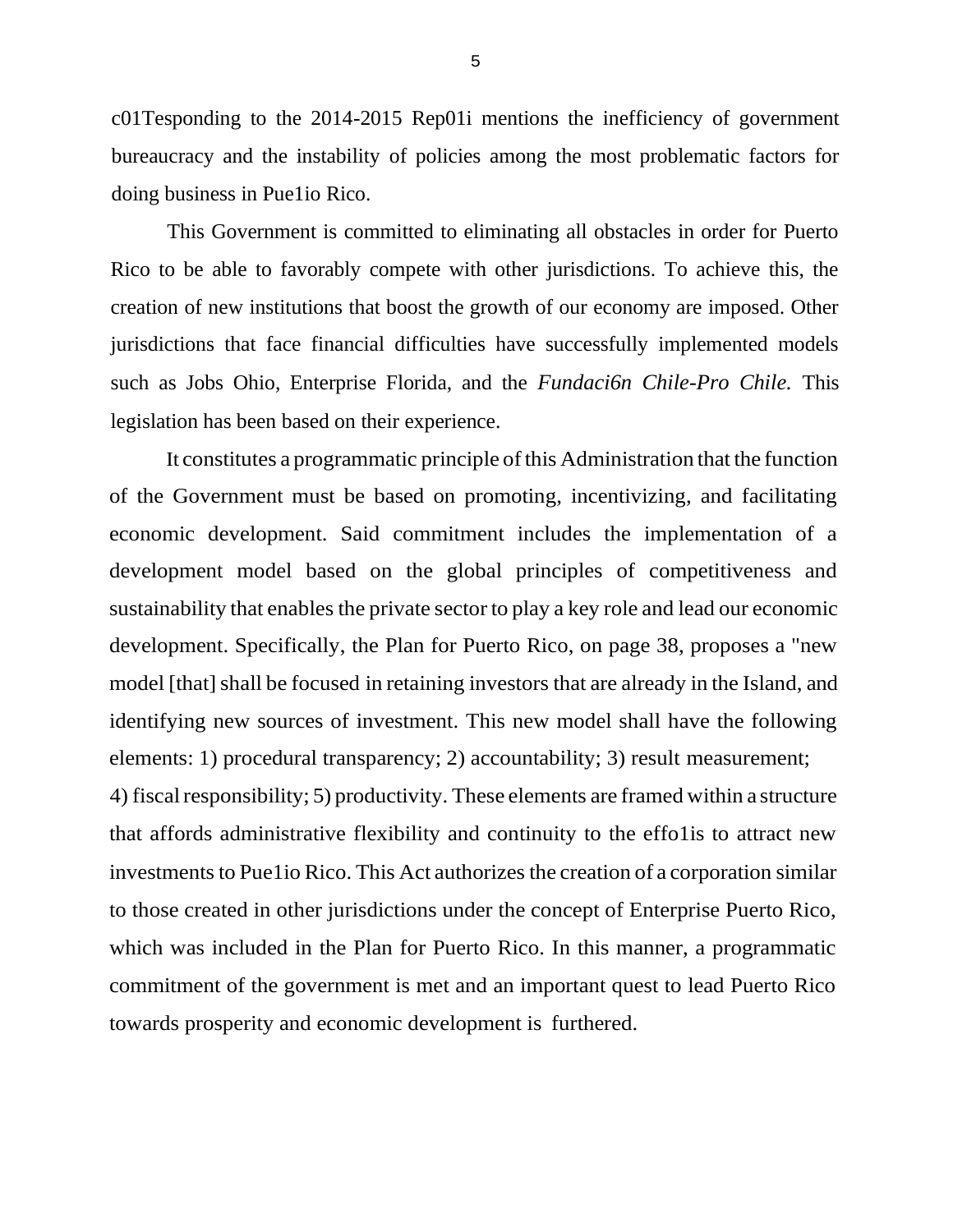The Enterprise Puerto Rico model refers to an independent nonprofit entity which shall be registered, incorporated, organized, and operated under the laws of Pue1io Rico. This organization shall be focused in attracting new investment capital to boost our economic development and to create jobs. To achieve this, it shall use the expert knowledge of the public and private sectors in conjunction with the Department of Economic Development and Commerce of Puerto Rico (DDEC, Spanish acronym).

This new tool shall give continuity to the economic development policies and strategies to attract and multiply private investments and innovation. This new model shall be focused on strengthening our productivity wisely and efficiently thus promoting the establishment of new high value added business and industries, which shall, in turn, lead us to prosperity and to a better quality of life. To guarantee a transparent operation, this entity shall establish a contractual relationship with the Department of Economic Development and Commerce whereby its performance shall be measured, including among other factors, the number of jobs created and retained, the investment of capital achieved, and the new income generated by exports.

#### *BE IT ENACTED BY THE LEGISLATIVE ASSEMBLY OF PUERTO RICO:*

Section 1.- Creation.-

The Secretary of the Department of Economic Development and Commerce (DDEC) is hereby directed to organize, through the Puerto Rico Industrial Development Company (PRIDCO), a nonprofit corporate entity, whose name shall be determined by said official. Said entity shall be incorporated by the Secretary of the Depmiment of Economic Development and Commerce, and shall be organized in accordance with Act No. 164-2009, as amended, known as the "Puerto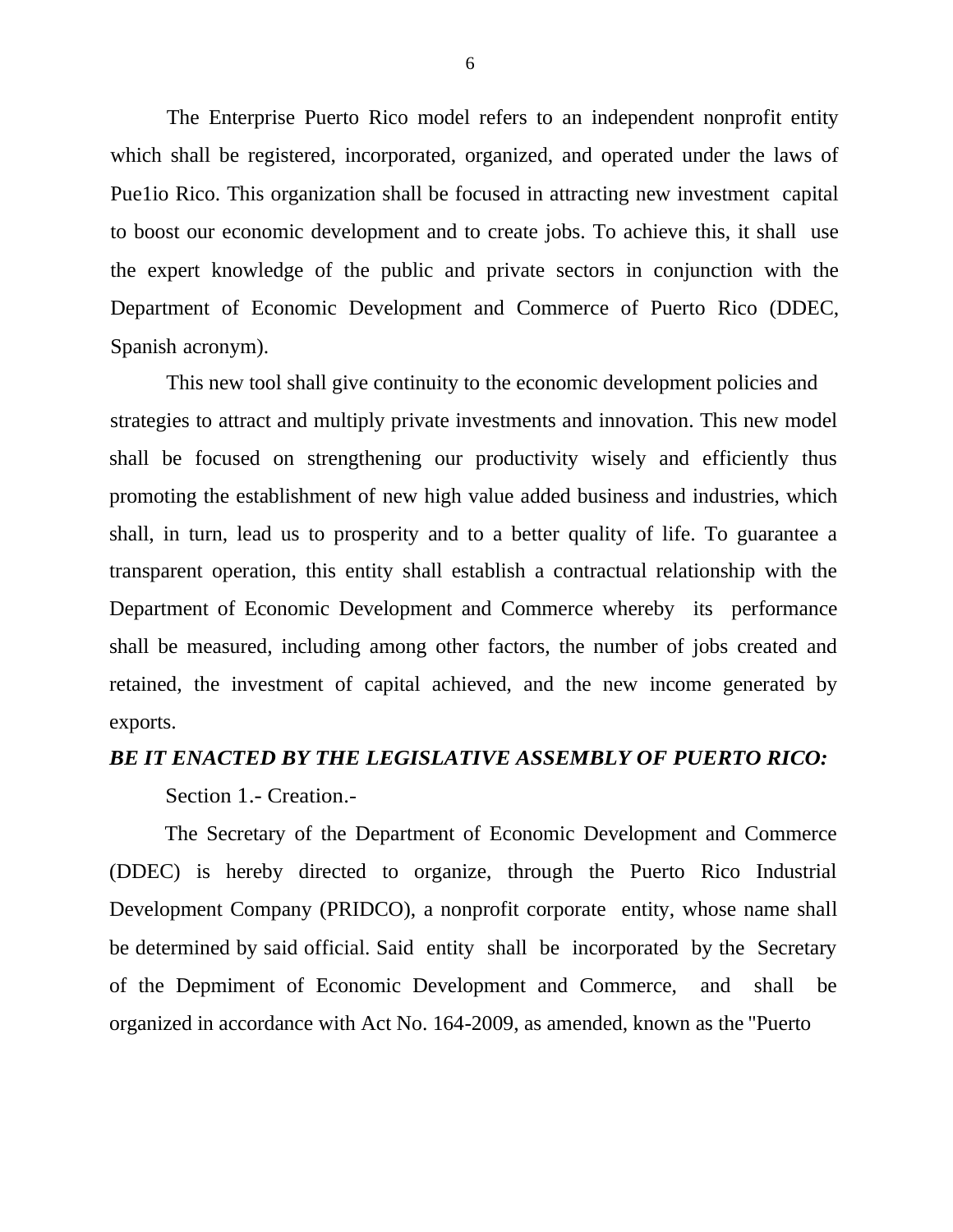Rico General Corporations Act." This new entity (hereinafter, the Corporation) shall not be a government agency, corporation, or instrumentality, but shall have public purposes, and shall operate as openly, transparently, and accessibly as possible.

The Secretary of the Department of Economic Development and Commerce shall ensure that the articles of incorporation are consistent with the purposes of this Act and the public policy of the Government of Puerto Rico.

Section 2.- Purposes and Powers.-

The Corporation shall be the organization in charge of promoting Puetio Rico as an ideal place to do business and shall be entrusted primarily with attracting new foreign capital businesses, capable of contributing additional capital to our economy. To achieve this, it shall count with the expetiise of the public and private sectors in conjunction with the Depatiment of Economic Development and Commerce of Puetio Rico.

The powers of the Corporation shall include the following, among others:

(a) To market Puetio Rico as a pro-business jurisdiction to promote new foreign investments, including the development of goods and services export strategies;

(b) To identify and capitalize interstate and international commerce opportunities;

(c) To attract investment of capital from new businesses, as defined in Section 3 of this Act to promote economic development and create new jobs;

(d) To provide a service portfolio to companies that create jobs in Puerto Rico from their arrival in our jurisdiction until they begin operations;

(e) To serve asliaison so that the new foreign capital businesses that invest in our jurisdiction acquire goods and services from the local business sector in order to ensure the full development of both components and to revitalize the Puerto Rican economy;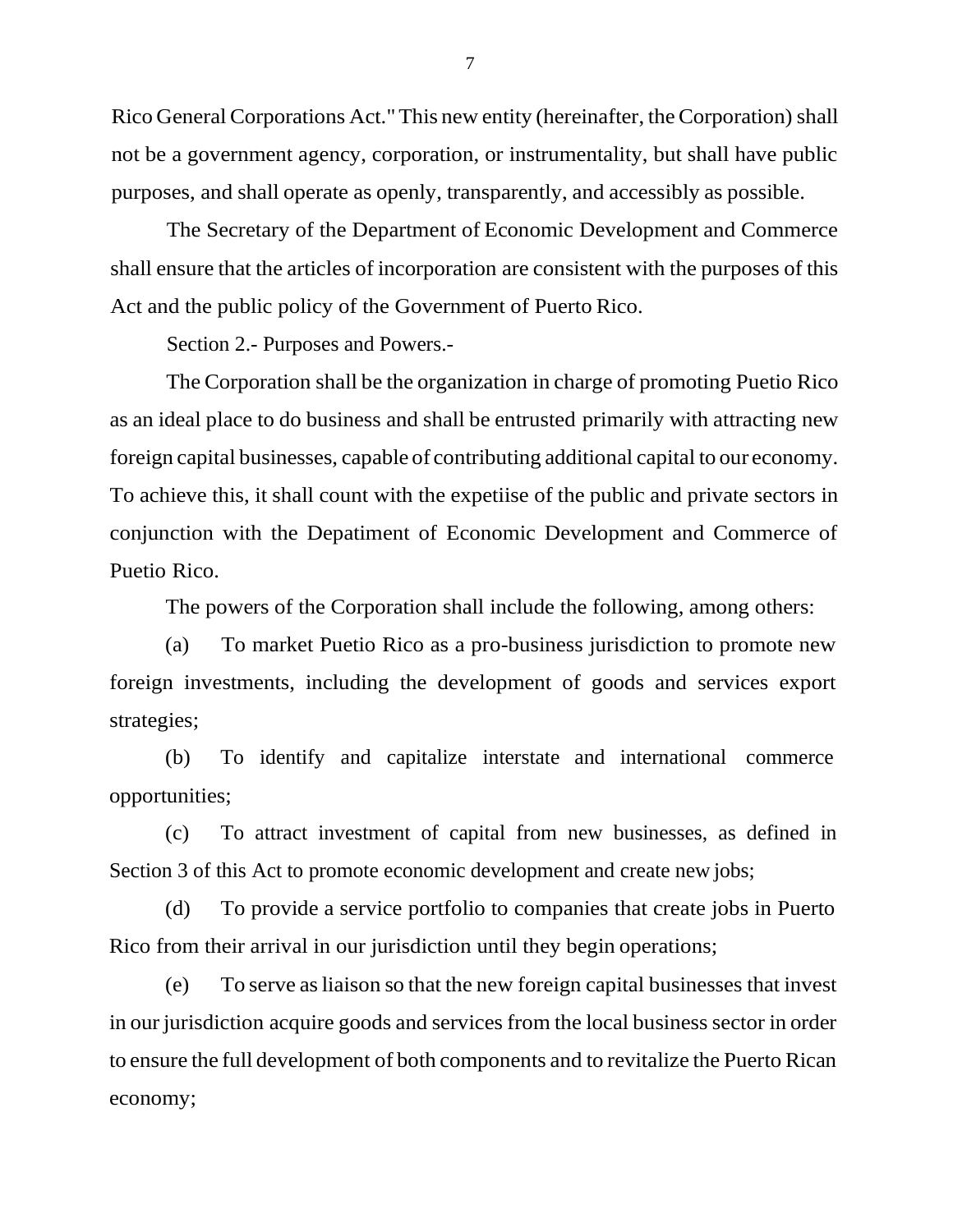(f) To sue and be sued, as well as to appear and defend itself in any action in any judicial proceeding or administrative procedure.

(g) To adopt, use, and modify a corporate seal. Nevertheless, in the event of any provision oflaw to the contrary, such seal shall not be required to include the words "nonprofit corporation;"

(h) To acquire, enjoy, use, and have at its disposal patents, property rights, registered trademarks, and any other license, royalty and rights, or interests thereon;

(i) To obtain insurance or bonds against any loss related to the properties of the Corporation and the divisions thereof, in the amount and with the insurers that are deemed necessaty or desirable;

(i) To serve as liaison and coordinate efforts with other nonprofit organizations focused on the economic development of Puerto Rico;

(k) To create a Business Agents Program to encourage natural or juridical persons to unde1iake the task of attracting New Businesses to establish operations in Pue1io Rico;

(1) In addition to any compensation available under Act No. 164-2009, as amended, known as the "Puerto Rico General Corporations Act," the Corporation may offer compensation and acquire and maintain insurance for its directors, officials, employees, and its divisions against any liability that may arise out of actions taken while acting within the scope of their authority;

(m) The Corporation shall have the necessary powers and authorities to achieve the purposes of this Act. The powers and authorities of the Corporation shall be liberally construed so that it may engage in the fulfillment of its purposes successfully.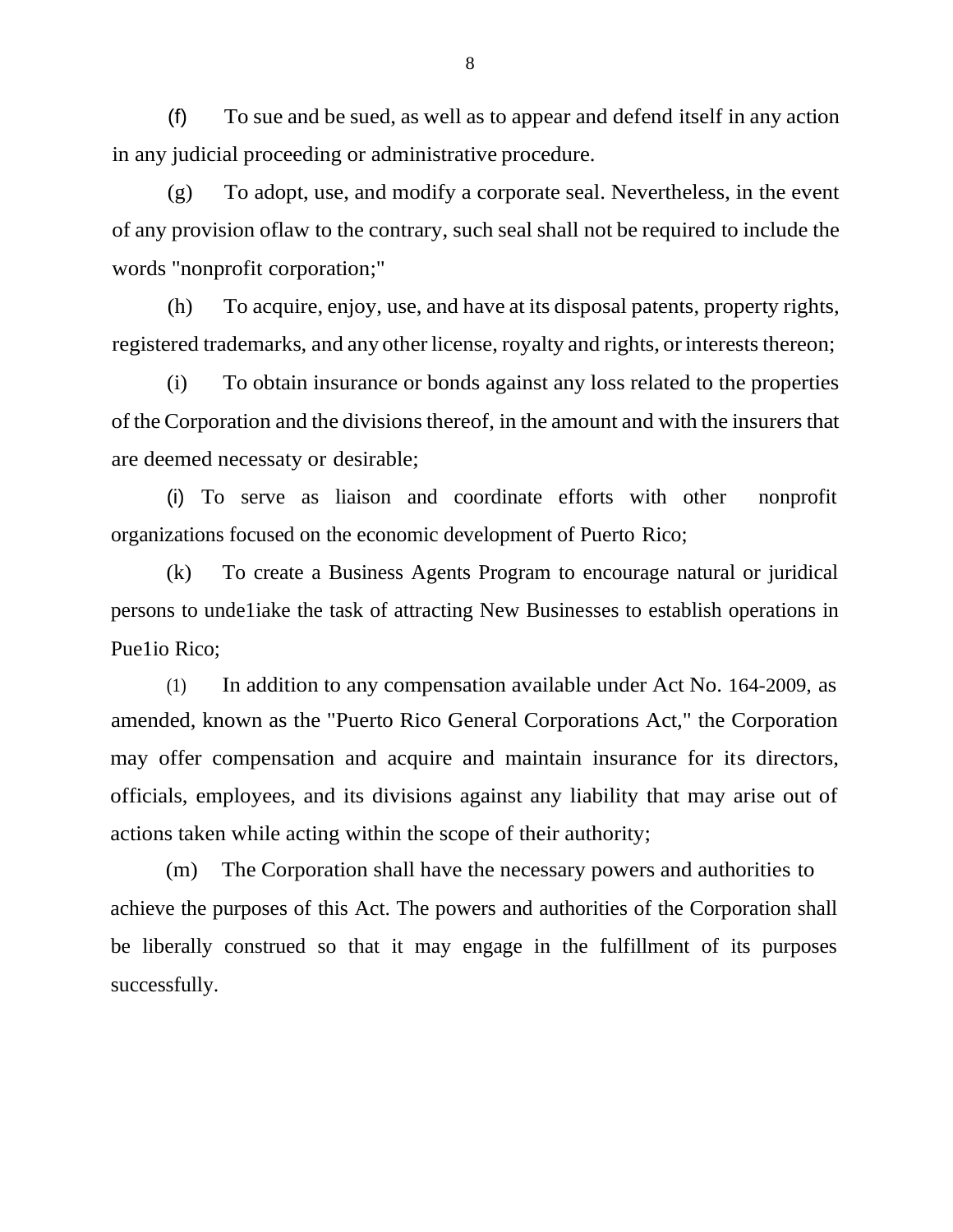Section 3.- New Business.-

For purposes of this Act, "New Business" means an entity that meets the following criteria:

(a) Has never engaged in a trade or business in Puerto Rico;

(b) The trade or business to be engaged in Puerto Rico was not acquired from a business that was engaged in an income generating trade, business, or activity in Pue1io Rico;

(c) It is not an affiliated entity of an entity that is engaged or has been engaged in an income generating trade or business in Puerto Rico;

(d) Not more than five percent (5%) of its shares are held, directly or indirectly, by one or more residents of Puerto Rico;

(e) Shall begin operations in Puerto Rico as the result of the efforts ofthe Corporation; and

(f) Shall not be engaged in the retail sale of goods in this jurisdiction.

Section 4.- Contract and Perfonnance.-

In order to achieve the purposes of this Act, the Department of Economic Development and Commerce shall enter into a contract with the Corporation on an annual performance based measures, standards, and sanctions.

The Department of Economic Development and Commerce shall ensure that the performance-based measures of the contract are consistent with those that are required to develop and oversee performance-based budgeting programs. The performance measures shall include, among other factors, the number of jobs created, new investment of capital, and new State revenues resulting from the exports and economic activity generated by the new businesses that are established through the Corporation.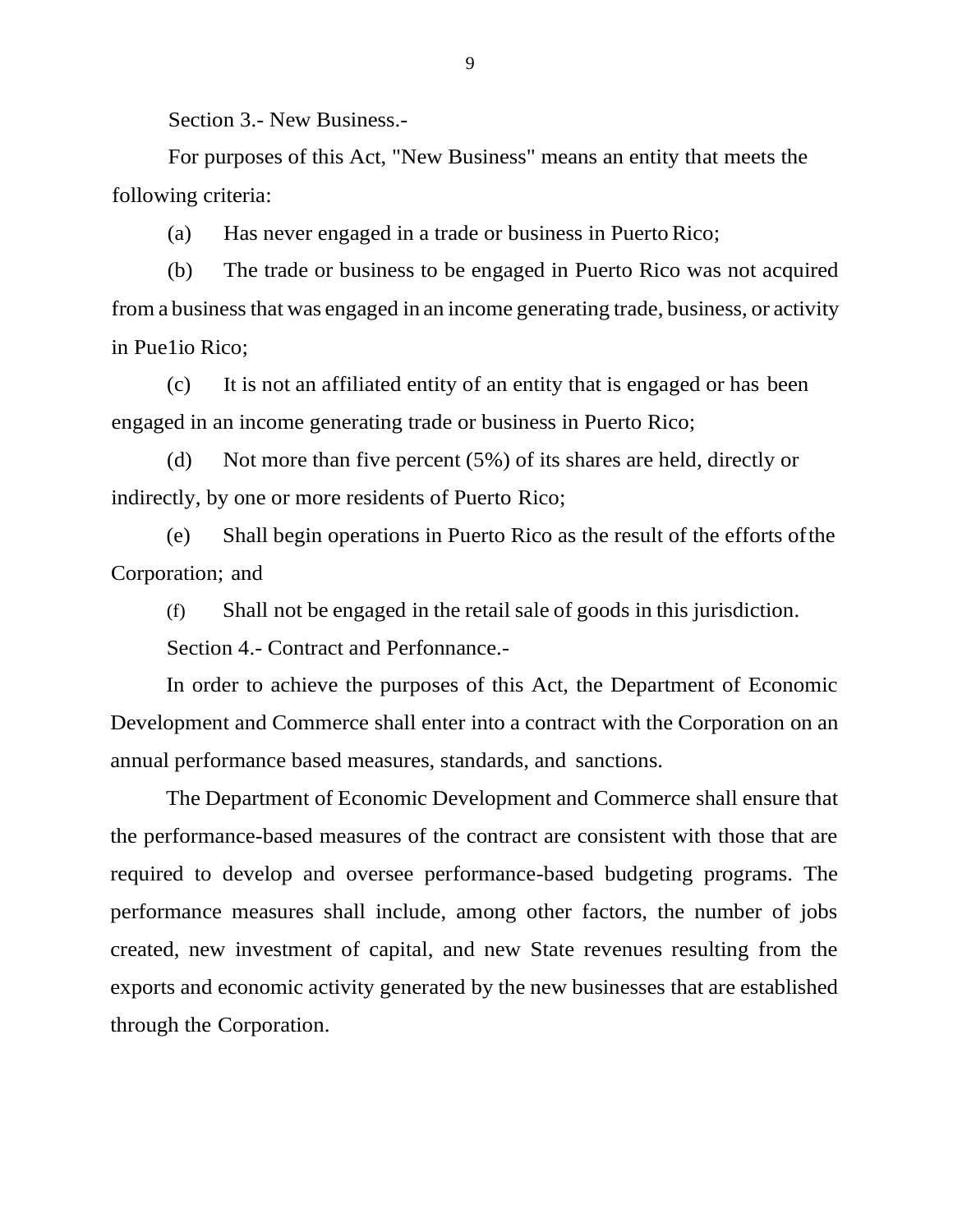With respect to the contract to be executed between the Depaiiment of Economic Development and Commerce and the Corporation pursuant to this Act, the parties shall be exempt from complying with the provisions of Act No. 237-2004, as amended, or of any other provisions regarding contracts and bids contained in special laws or any pertinent regulations.

Section 5.- Administration.-

The Secretary of the Department of Economic Development and Commerce shall ensure that the bylaws of the Corporation provide that the Corporation shall be directed by a Board of Directors who shall broadly represent the Government of Puerto Rico, the Pue1io Rican community, and the different economic sectors such as:start-up technologies, manufacture, energy, health, agriculture, tourism,sales and services, as well as any other sector that is determined should be integrated to assist in achieving the purpose of this Act. The Board shall be composed of: (a) the Governor of Puerto Rico, who may delegate his participation; (b) the Secretary of State or his representative; (c) the Executive Director of the Industrial Development Company or his representative; and eight (8) members from the private sector appointed by the Governor. At least four (4) of these members shall be residents of Pue1io Rico.

The Board shall be chaired by the Governor or his representative. Each year, the Board shall elect a Vice Chair from among its members.

Section 6.- Members Appointed by the Governor.-

(a) The members from the private sector appointed by the Governor shall represent the economic sectors, to wit: staiiup technologies, manufacturing, energy, health, agriculture, tourism, advanced services, research and development, and any other sector that the Governor deems necessary and pertinent. These members shall carry out their duties in their personal capacity and may not delegate the same. They shall also have proven experience within the economic sector they represent.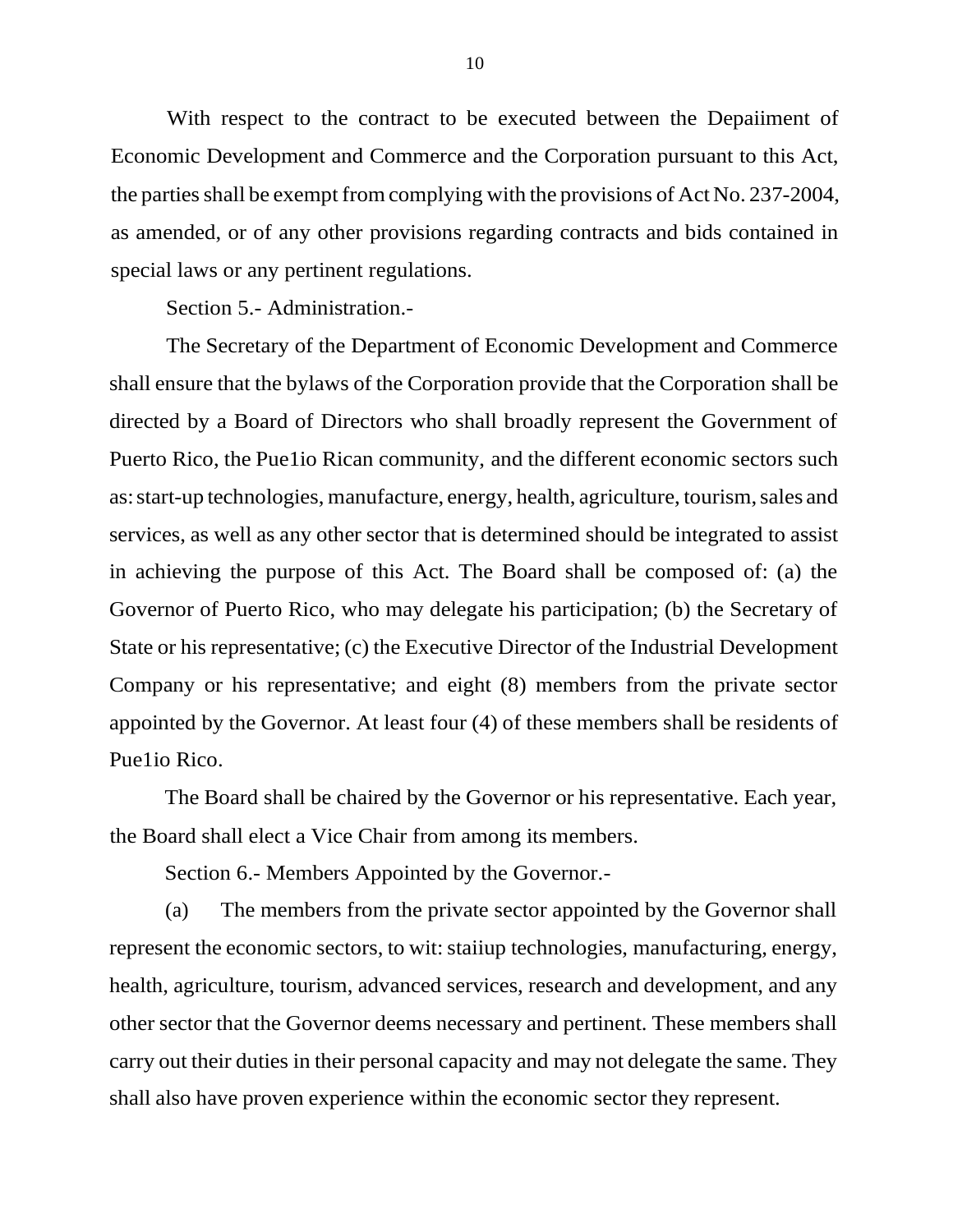(b) The members from the private sector shall be appointed by the Governor for four (4)-year terms and until their successors take office. However, the initial appointments shall be made for staggered terms, to wit: three (3) members for a term of one (1) year, two (2) members for a term of two (2) years, and three (3) members for a term of three (3) years.

(c) The initial appointments shall be made on or before sixty  $(60)$  days have elapsed from the date of approval of this Act.

(d) Any vacancy in the office of any member appointed by the Governor shall be filled by appointment made by the latter for the remainder of the term of the original appointment.

(e) The members appointed by theGovernor may be removed by theBoard of Directors for cause, as said term is defined in the bylaws of the Corporation. However, an unjustified consecutive absence from three (3) meetings shall entail automatic removal.

(f) Any person who has been convicted, in any jurisdiction, of a felony or misdemeanor involving moral turpitude or constituting deceit, fraud, embezzlement, or misappropriation of funds may not be a member of the Board of Directors.

Section 7.- Meetings.-

The Board of Directors shall meet at least four (4) times a year, as called by the Chairperson or by petition of a majority of its members. A majority of all directors shall constitute a qu01um. The Board of Directors may take any action or determination by a majority vote of the members present, once quorum is constituted.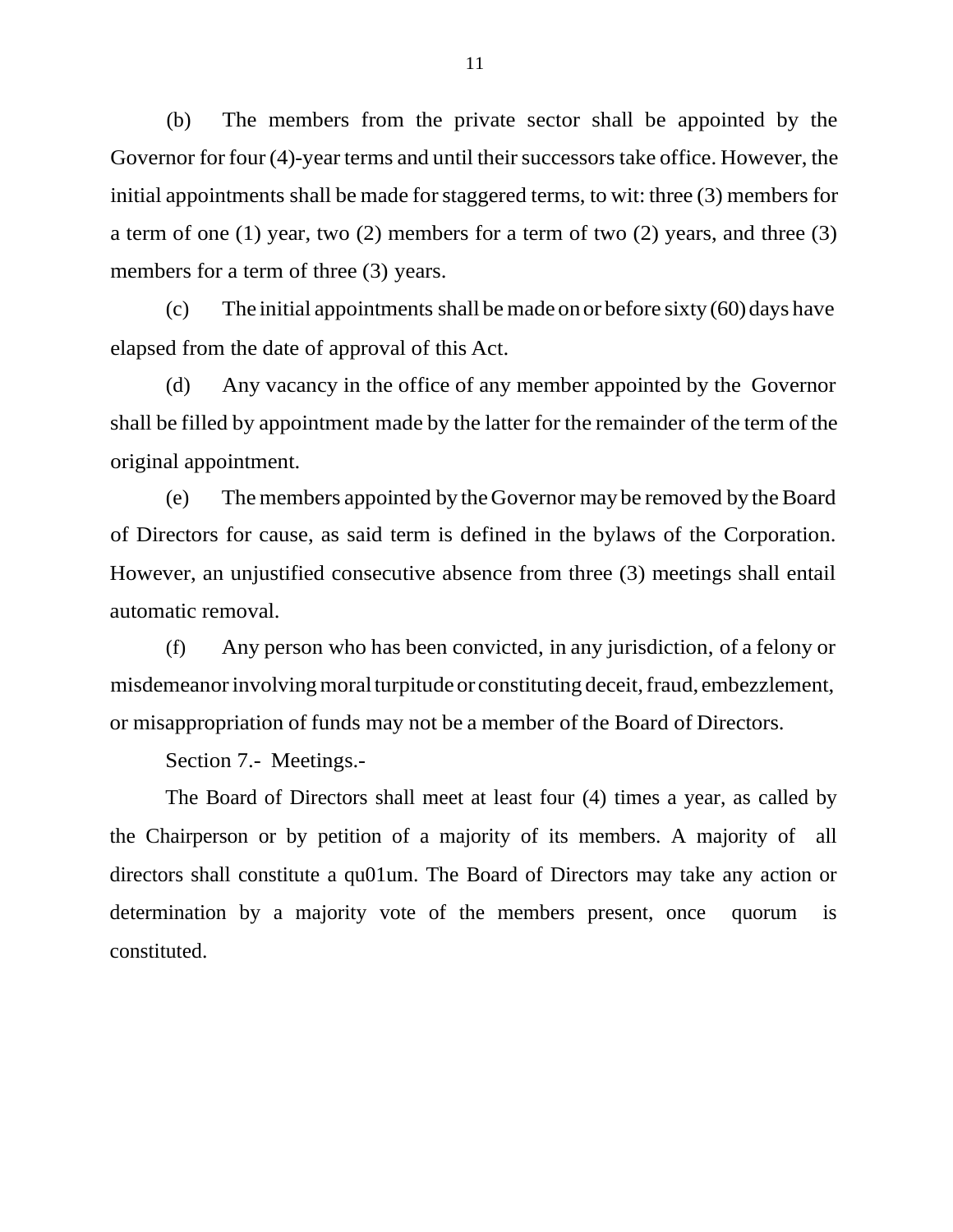Section 8.- Compensation.-

The members of the Board of Directors shall serve without compensation; however, members other than public officials may be reimbursed for any necessary and reasonable expenses incurred, as determined by the Board of Directors through resolution

Section 9.- Prohibitions.-

The Corporation shall neither endorse political parties or candidates for elective public office, nor make contributions for any purpose whatsoever to campaign committees, political parties, or political action committees.

No member, director, official, or contractor of the Corporation may have a conflict of interest or apparent conflict of interest in connection with the New Businesses, as defined in this Act, or with the businesses suppliers, nor may benefit from the income or assets of the Corporation.

Section 10.- Powers and Authorities of the Board of Directors.-

The Board of Directors of the Corporation created herein shall have the necessary powers and authorities that are delegated thereto to achieve the purposes of this Act, and for the Board to exercise the powers delegated to the new entity under Section 2 of this Act, in accordance with the best practices of the industry and nonprofit organizations, including the following:

(a) To establish the organizational st1ucture and seek funding for its programs and activities from federal sources or from the Government of Puerto Rico, private sources, and from the payment for services or published materials.

(b) To petition, receive, hold, invest, or administer any grant, payment, or donation of funds or prope1iy, and incur expenses consistently with the powers conferred thereto under this Act.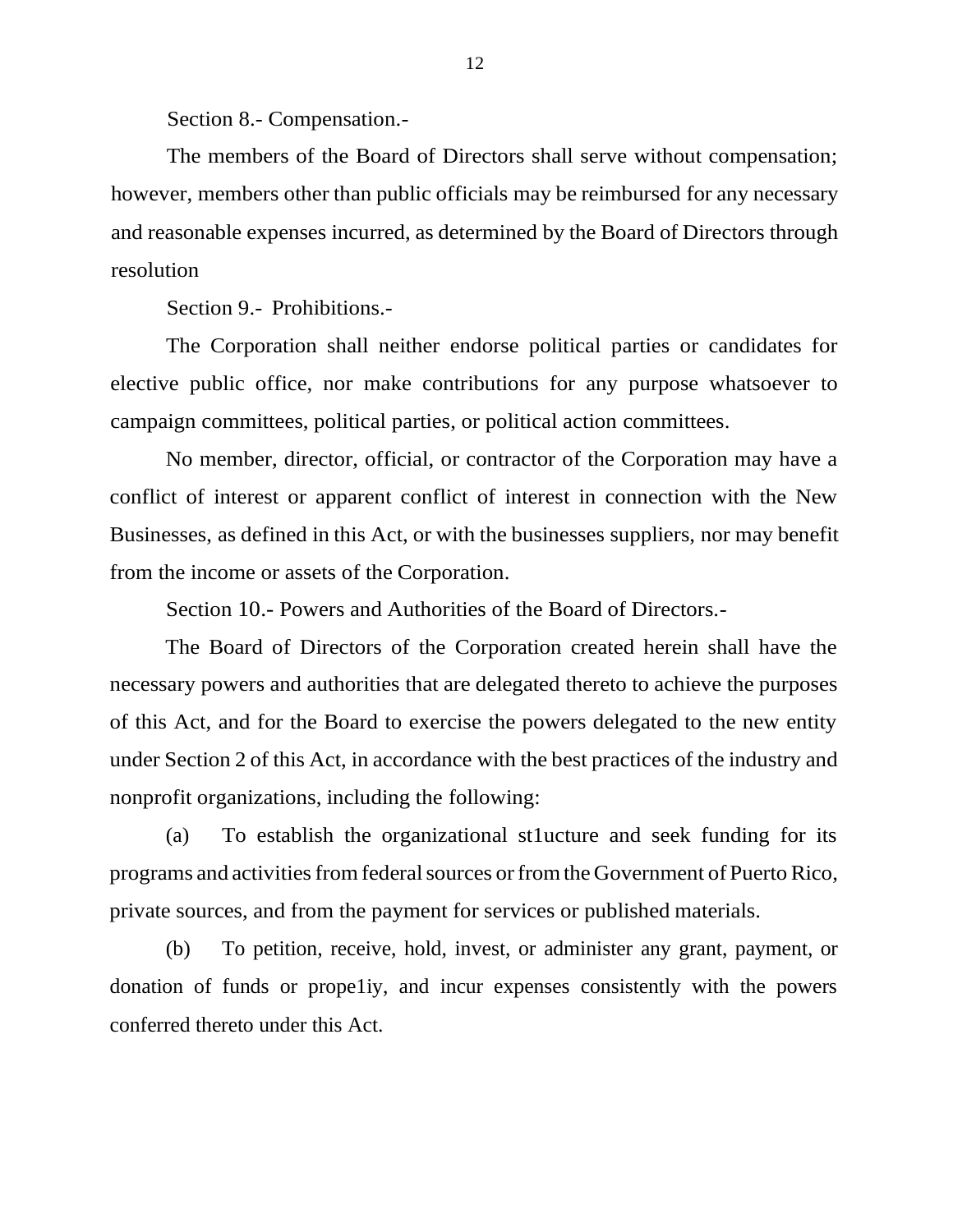(c) To enter into contracts and other instruments as are necessary or convenient in order to exercise its powers and duties. The Board shall ensure that the contracts entered into with any person or organization whereby said person or organization agrees to render services for economic development or entrepreneurial assistance services do not constitute a duplication of the services offered by or to government agencies and instrnmentalities.

(d) To elect or appoint those officials, employees, or agents deemed necessary or convenient to can-y out its activities, and provide them with a reasonable compensation.

(e) To transfer any government appropriation that has not been used to subsequent fiscal years.

(f) To create and dissolve advisory committees, task forces or teams, or similar organizations, as necessaiy, in order to achieve its purposes. Its members shall serve without compensation, but may be reimbursed for any necessary and reasonable expenses incun-ed for each day they meet, as detem1ined by the Board.

(g) To establish those committees it deems necessary, which shall have at least one member from the public sector.

(h) To adopt, amend, and revoke corporate bylaws, provided that such bylaws are consistent with the powers granted under this Act or its articles of incorporation.

Section 11.- Duties and Responsibilities of the Board of Directors.-

The Board of Directors of the Corporation shall have the following duties and responsibilities:

(a) To responsibly and prudently manage all public and private funds received ensuring that such funds are used in accordance with the applicable laws and regulations, as well as with its contractual obligations.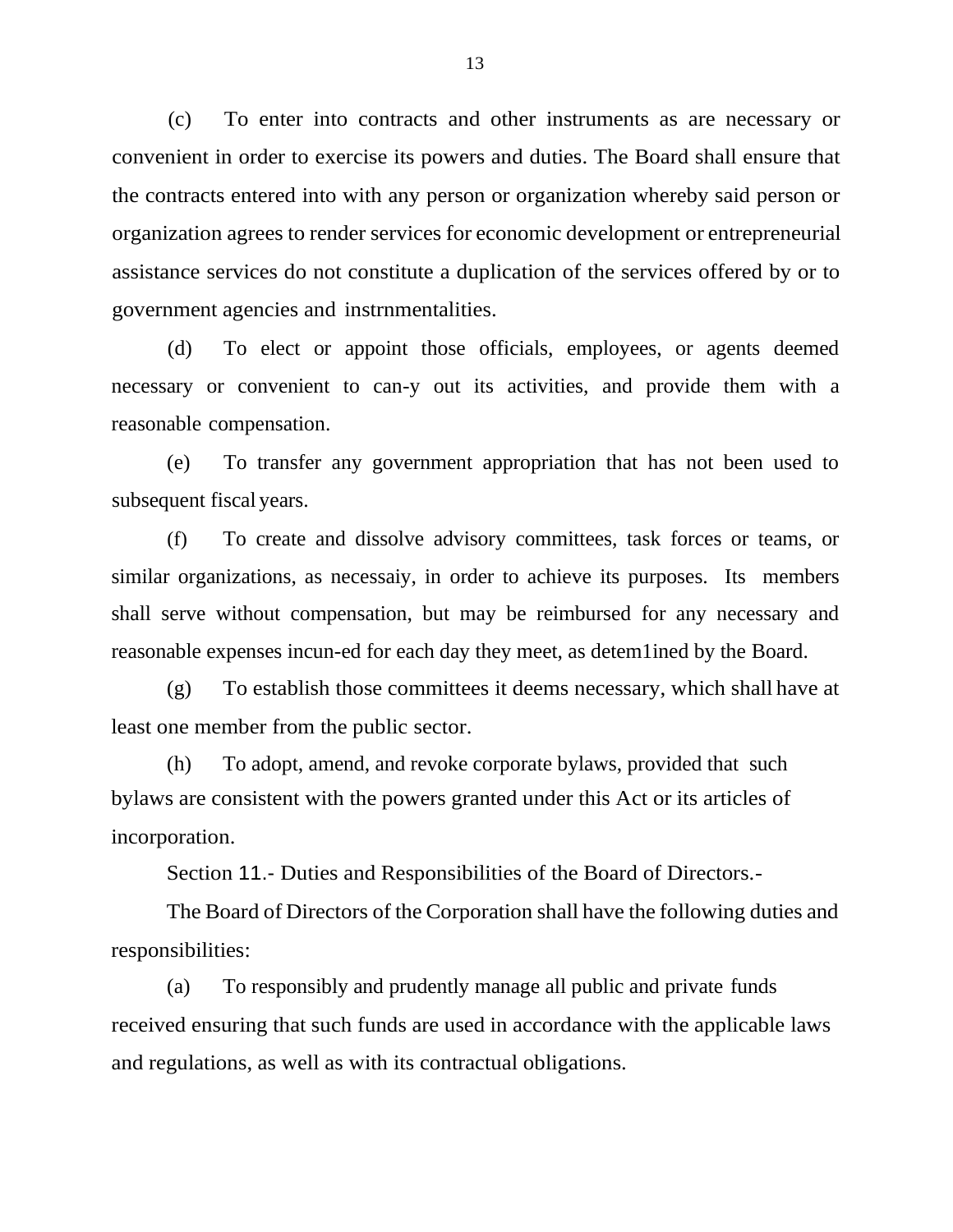(b) To administer the entities or programs created pursuant to this Act.

(c) To prepare an annual rep01i pursuant to Section 17 of this Act.

(d) To draft a short-, medium-, and long-term strategic action plan to attract new investments to Puerto Rico, which plan shall include specific strategies to achieve each and every one of the purposes set forth in Section 2 of this Act.

Section 12.- Funds.-

(a) During Fiscal Year 2017-2018, PRIDCO shall grant an initial financing of five hundred thousand dollars (\$500,000) to the Corporation for its initial operation.

(b) The Government of Puerto Rico's operational investment in the Corporation and the divisions thereof shall be that agreed upon under contract with the Depa1iment of Economic Development and Commerce, taking into consideration the budget of the Corporation as provided in Section 12(c), the contribution of funds by the private sector to the Corporation as provided in Section 13, and the performance measures set fo1ih in Section 4 of this Act.

(c) The Board shall adopt an operating budget for the organization -including the divisions thereof- for each fiscal year and shall submit said budget to the Secretary of the Department of Economic Development and Commerce. Said budget shall specify the proposed uses of the public funds thus appropriated and the plan to ensure the private sector's economic support.

(d) The Secretary of the Treasury shall establish a special fund denominated "Operating Fund to Attract New Businesses," wherein five percent  $(5\%)$  of the revenues from the income tax paid by New Businesses qualified as such under this Act that invest foreign capital in Pue1io Rico as the result of the actions taken by the Corporation shall be deposited on an annual basis as of Fiscal Year 2017-2018. The money of the Operating Fund to Attract New Businesses shall be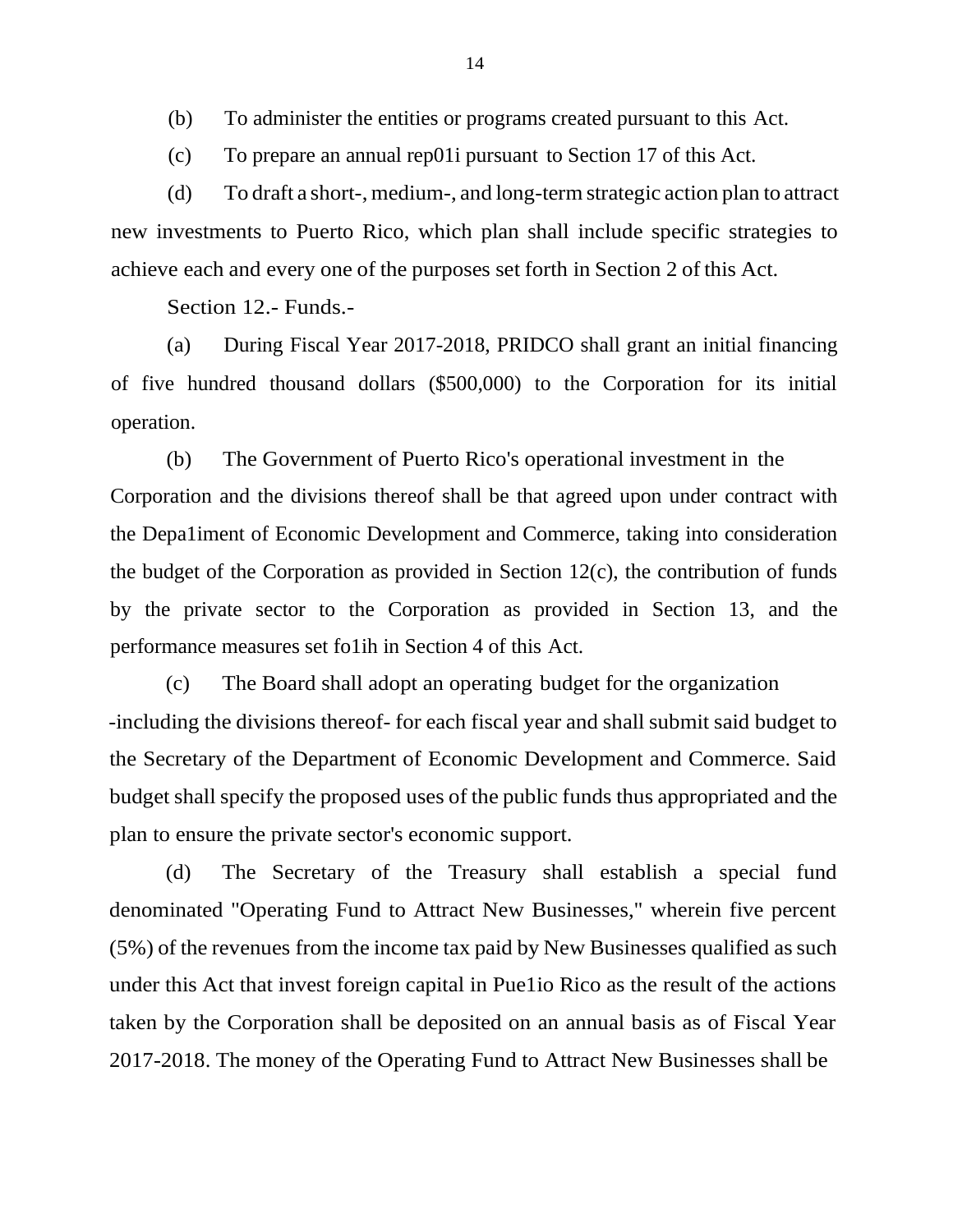used exclusively by the Secretary of Economic Development and Commerce to contract with the Corporation so that the latter may carry out its duties and responsibilities under this Act.

Section 13.- Contribution of Funds by the Private Sector.-

(a) The Government of Pue1io Rico shall consider the broadest support of the private sector in the operations of the Corporation and the divisions thereof as a priority. Therefore, the Corporation shall take affirmative action so that the appropriations of operating funds from the Government of Puerto Rico are matched with the contribution of funds from the private sector in the proportion to be determined by the Secretary of the Department of Economic Development and Commerce.

(b) The supp01i of the private sector in the operations of the Corporation and the divisions thereof shall include:

1. The contribution of funds from the organizations assisted by the divisions of the Corporation.

2. The funds collected jointly by the Corporation and any private organization directed towards economic development or a group of this type of organization.

3. The proceeds from the sale of products or services of the Corporation and the divisions thereof through the sponsorship of events, missions, programs, and publications.

4. Co-payments, shares, securities, royalties, and other private resources in favor or for the benefit of the Corporation.

Section 14.- Officials of the Corporation.-

The officials of the Corporation shall be:

(a) The Secretary of the Department of Economic Development and Commerce shall be the Executive President, who shall be, in turn, the chief officer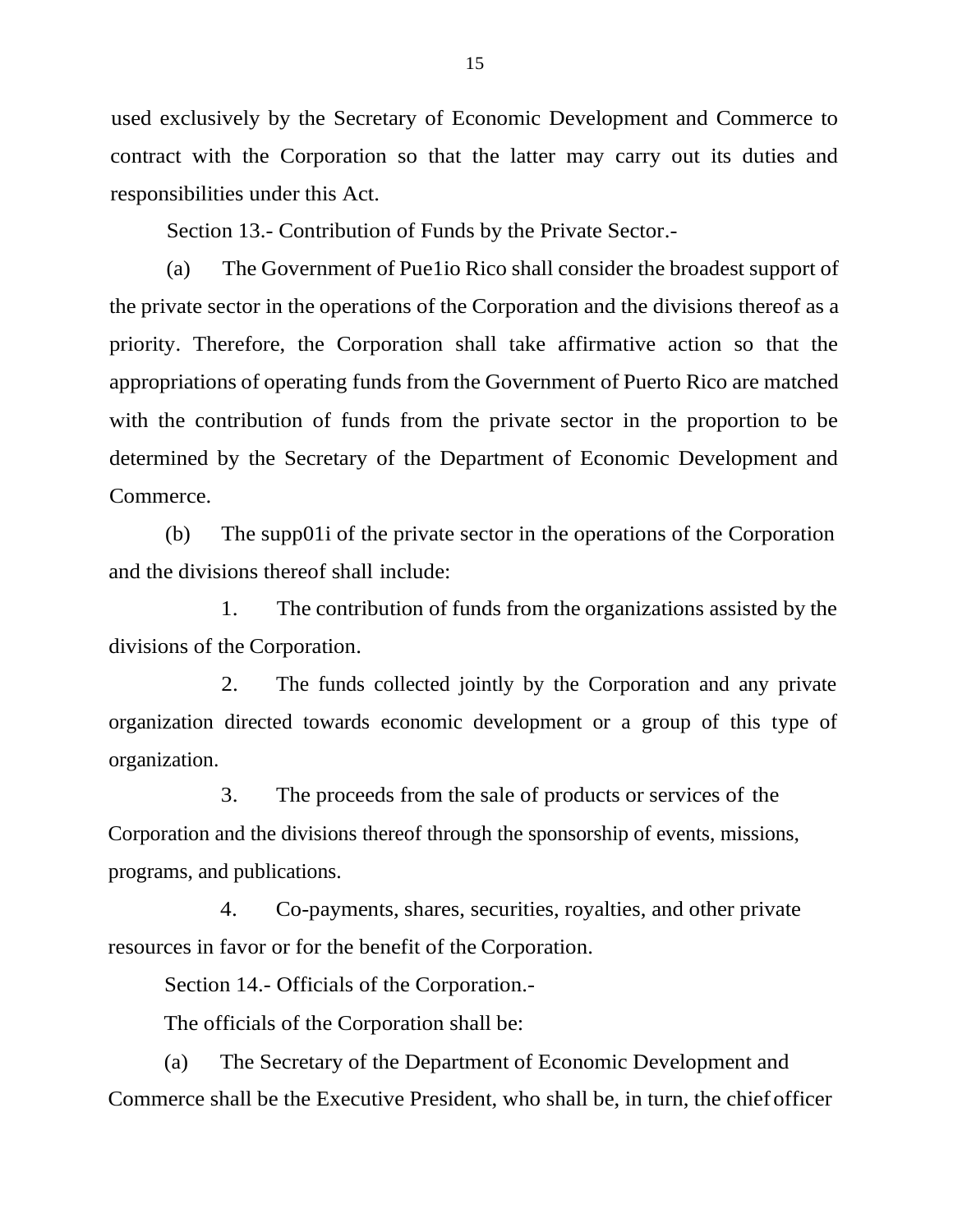of the Government of Puerto Rico in charge of recruiting new businesses and enterprises.

(b) The Board of Directors shall appoint an Executive Director.

(c) The Board of Directors may appoint other officials as required to achieve an efficient operation and compliance with the objectives listed in Section 2 of this Act.

Section 15.- Duties of the Executive Director.-

The Executive Director shall direct and supervise the administrative matters of the Board of Directors, and of any other board, subsidiary, division, or committee of the Corporation. The Board of Directors may delegate on the Executive Director those powers and responsibilities it deems appropriate.

The Executive Director shall have authority to hire, manage, and sanction the employees of the Corporation and to determine their compensation within the approved budget limits and the applicable by-laws. The Executive Director shall establish personnel policies, shall participate in drawing up the annual budget, shall hire external professional services, tend to the day-to-day operations of the Corporation, and shall carry out the instructions of the Board of Directors. He shall also draft the annual repmi provided in Section 17 of this Act and any other reports asrequired by the Governor, the Legislative Assembly, or the Board of Directors.

Section 16.- Compensation of the Executive President and the Executive Director.-

(a) The executive president of the Corporation, being a public official, shall not receive compensation for his services nor payment of per diems or reimbursements for incmTed expenses.

(b) The Board of Directors shall establish and adjust the compensation of theExecutive Director. TheExecutive Directorshall be recruited under contract and shall be a full-time salaried employee of the Corporation.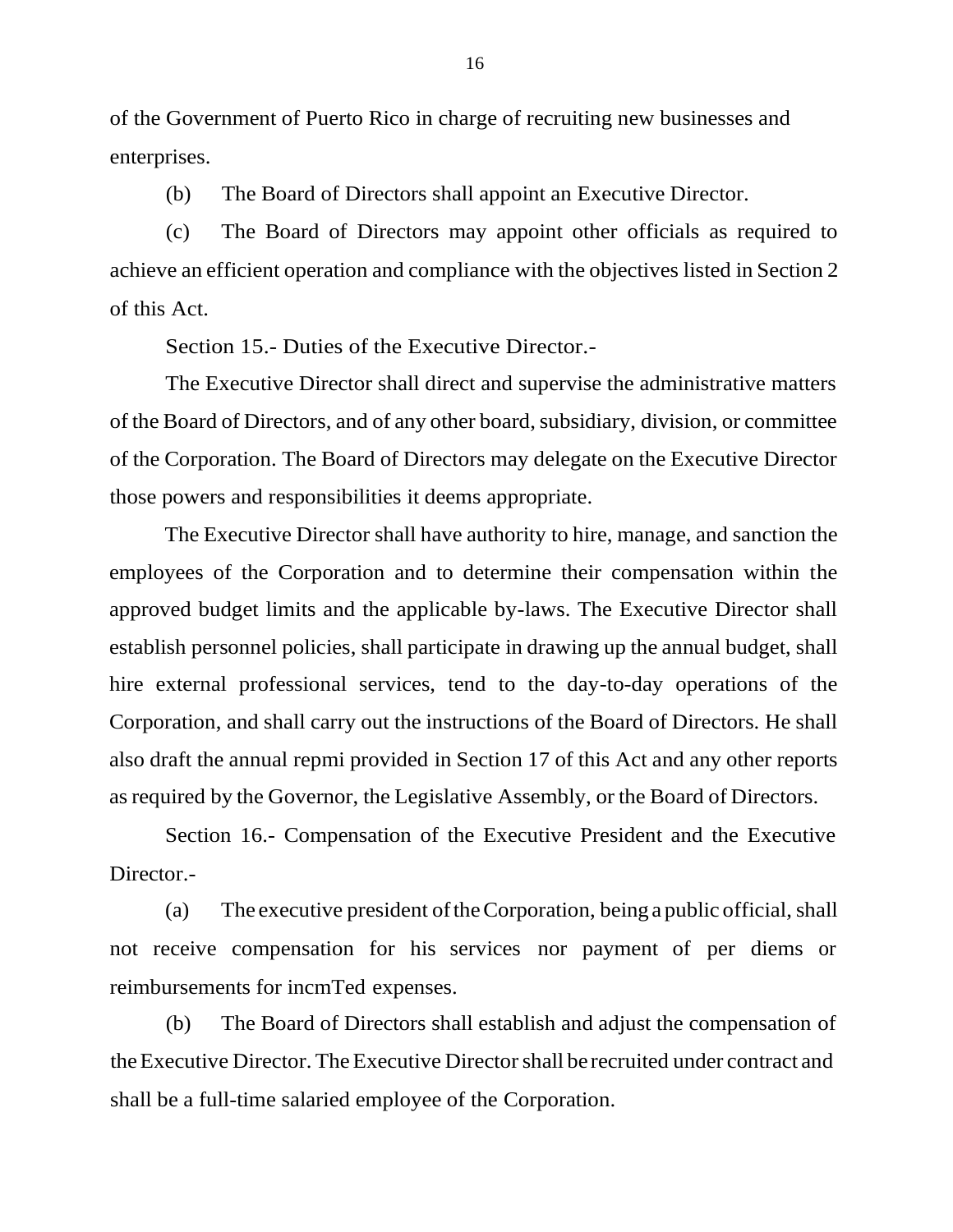Section 17.-Annual Rep01t.-

Before December 1 of each year, the Corporation shall submit to the Governor of Pue1io Rico, the Legislative Assembly, and its Board of Directors, a full and detailed rep01i including, but not limited to, the following:

(a) A description of the operations and achievements of the Corporation, and an itemization of the most important trends, initiatives, or developments that affect the performance of any program or activity.

(b) A progress assessment aimed at attaining the organizational goals and the specific short-, medium- and long-term performance results.

(c) Methods to implement and fund the operations of the Corporation and the divisions thereof, including the support of the private sector required in Section 13 of this Act.

(d) A description of the operations and achievements of the Corporation and the divisions thereof with respect to the promotion of economic opportunities in Pue1io Rico.

(e) An annual financial and compliance audit conducted by an independent certified public accountant of the accounts and books of the entity at the close of the fiscal year of the Government of Puerto Rico. This audit shall be conducted at the end of the most recent fiscal year in accordance with the generally accepted accounting guidelines and principles.

The Governor may require the Corporation to broaden this rep01i with supplementary reports.

The Board of Directors shall be in charge of posting the rep01i on the Internet on the filing date thereof.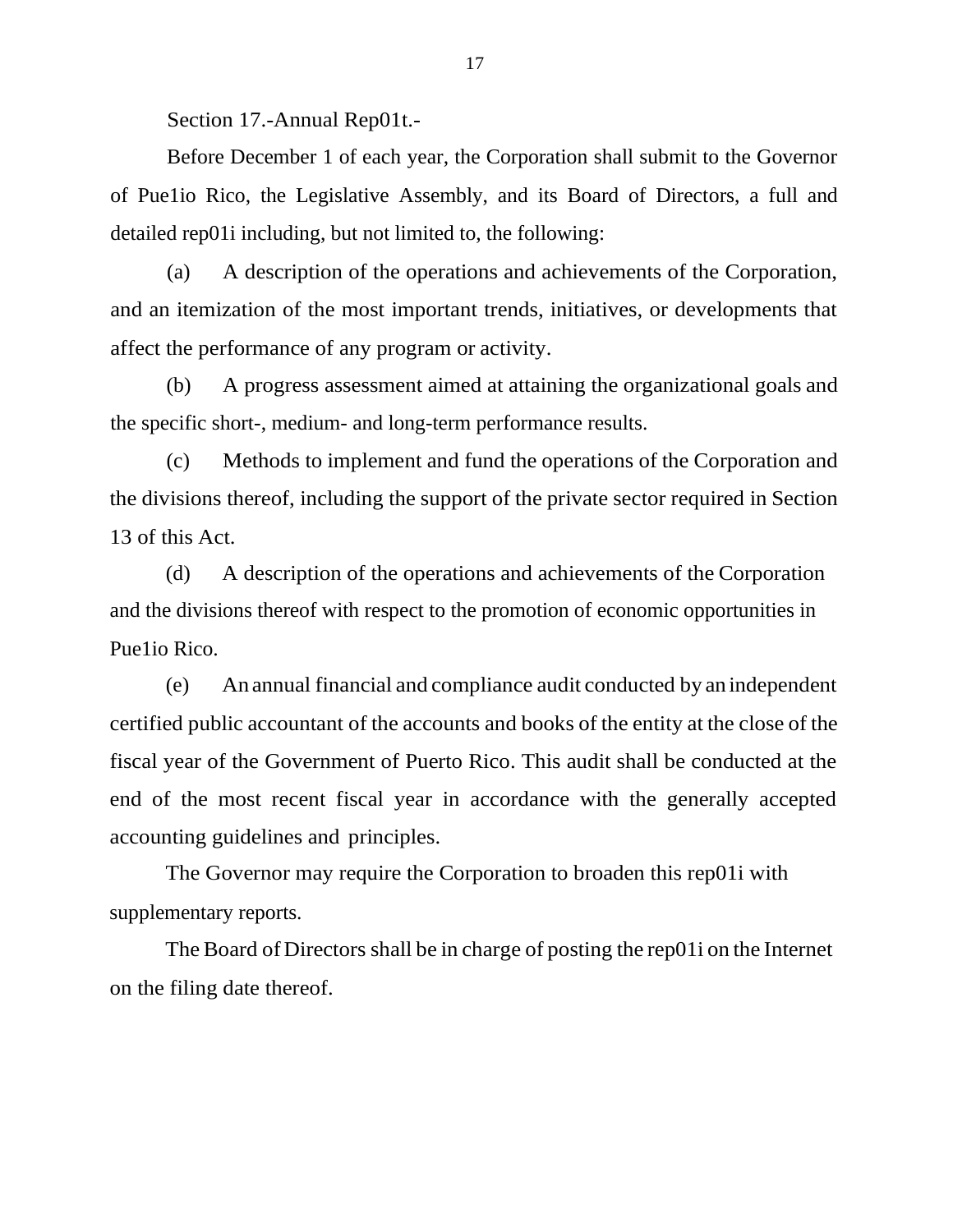Section 18.- Marketing Campaign.-

The Corporation shall develop a marketing strategy directed to attracting new businesses to Pue1io Rico. The strategy shall be coordinated with any other promotional or marketing effmi of the Government of Puerto Rico or of any entity contracted to provide destination marketing services.

Section 19.- Initial Repmi.-

Within one hundred and eighty (180) days of the constitution of the Board of Directors, the Board shall draft and submit to the Governor and the Legislative Assembly a detailed report on the decrees, incentives, subsidies, credits, reimbursements, or other tax or financial benefits available to attract New Businesses. In its repmi, the Board shall include recommendations on the measures that should be eliminated, amended, or expanded, and it may recommend additional measures directed at attracting new capital to Pue1io Rico, and to create well-paid jobs.

Section 20.- Inventory of Municipal Activities.-

By September 30 of each year, all municipalities shall submit to the Board a brief summary of the economic development strengths, services, and incentives they offer to their communities.

Section 21.- Adve1iisements during Election Period.-

It is hereby expressly provided that the prohibition and procedure contained in Section 12.001 of Act No. 78-2011, as amended, known as the "Commonwealth of Puerto Rico Election Act," shall not apply to the Corporation's marketing campaigns and strategies for the promotion of Puerto Rico.

Section 22.- Liability.-

Under no circumstances shall the Corporation pledge the credit of the Government of Puerto Rico. No debt and other obligation of the Corporation shall constitute a debt or obligation of the Depaiiment of Economic Development and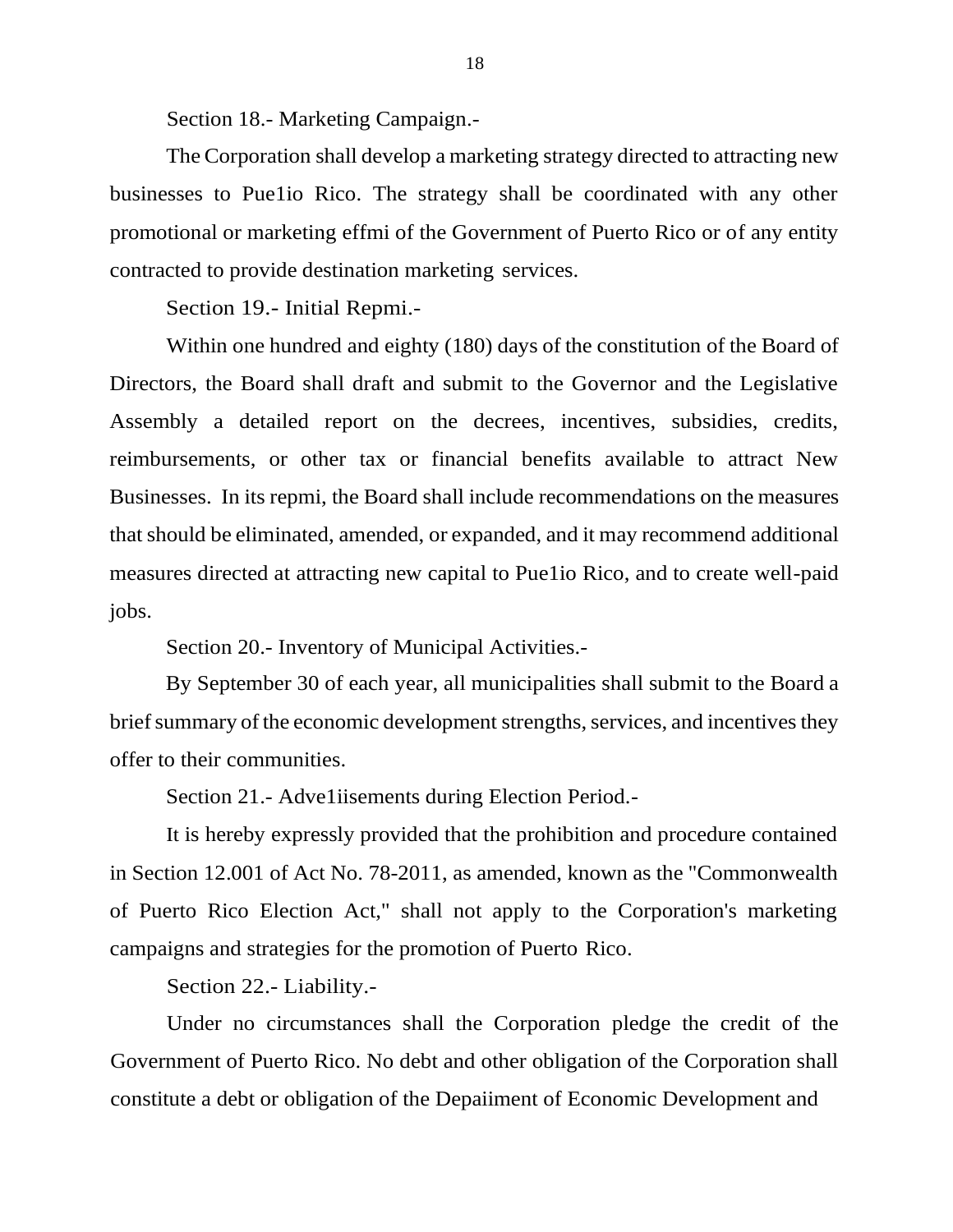Commerce of the Government of Puerto Rico, or of any of its municipalities or other political subdivisions, and the latter shall not be held liable therefor, thus such debts or obligations shall be repaid only from the funds of theCorporation.

Section 23.- Act No. 201-2014, known as "An Act to Create the Foreign Trade Board of the Government of the Commonwealth of Puerto Rico," is hereby repealed.

Section 24.- Supremacy.-

This Act shall have supremacy over any other provision that is inconsistent with its purposes.

Section 25.- Severability.-

If any clause, paragraph, subparagraph, sentence, word, letter, section, provision, subsection, title, chapter, subchapter, heading, or pati of this Act were held to be null or unconstitutional, the holding, order, or judgment to such effect shall not affect, impair, nor invalidate the remainder of this Act. The effect of said holding shall be limited to the clause, paragraph, subparagraph, sentence, word, letter, section, provision, subsection, title, chapter, subchapter, heading, or part thereof held to be null or unconstitutional. If the application to a person or to a circumstance of any clause, paragraph, subparagraph, sentence, word, letter, section, provision, subsection, title, chapter, subchapter, heading, or pati of this Act held to be null or unconstitutional, the holding, order, or judgment to such effect shall not affect, impair, or invalidate the application of the remainder of this Act with respect to those persons or circumstances where it may be validly applied. It is the express and unequivocal will of this Legislative Assembly that the comis enforce the provisions and the application of this Act to the greatest extent possible, notwithstanding any parts thereof are rendered ineffective, annulled, invalidated, impaired, or held to be unconstitutional, or when its application to any person or